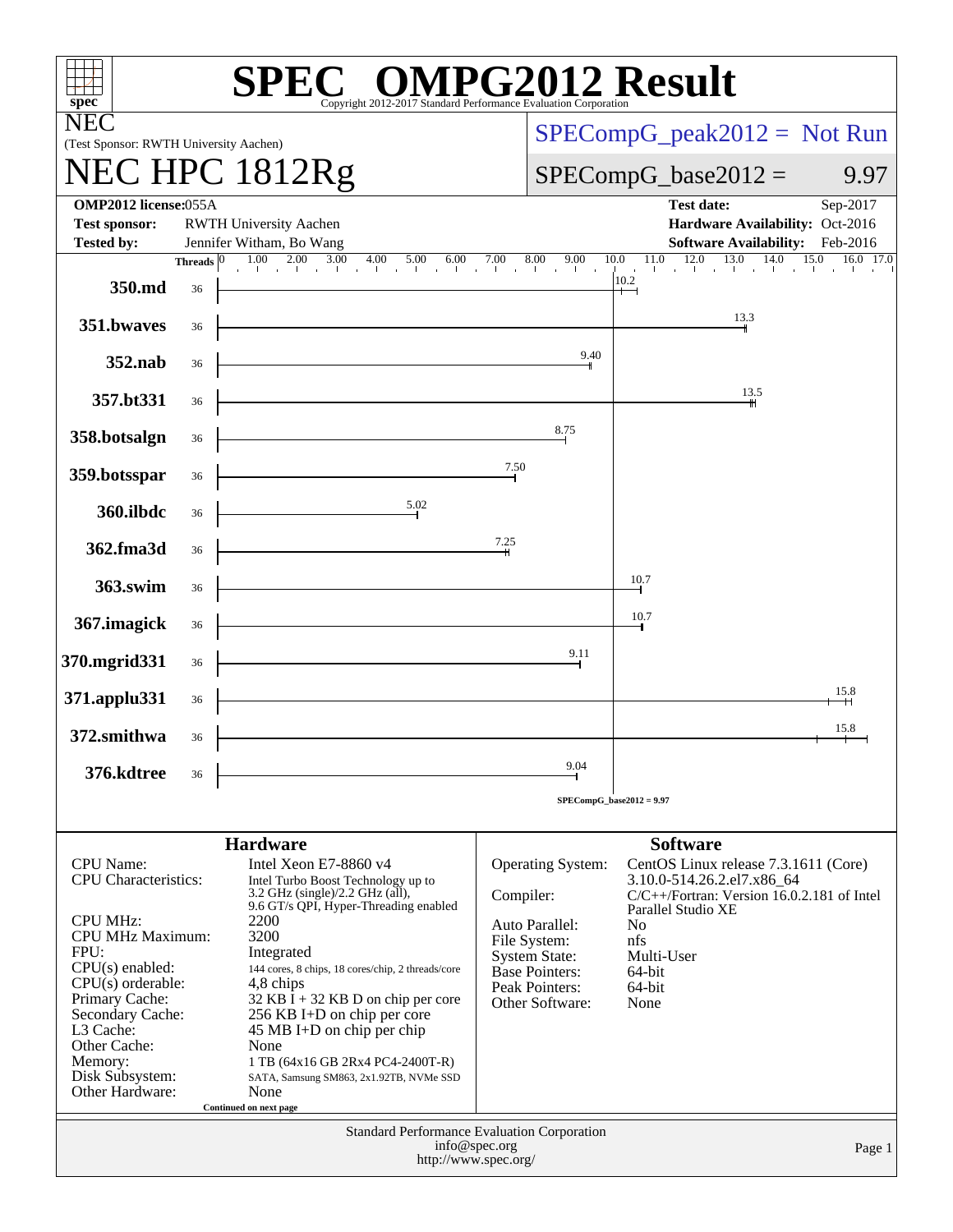

NEC

# **[SPEC OMPG2012 Result](http://www.spec.org/auto/omp2012/Docs/result-fields.html#SPECOMPG2012Result)**

(Test Sponsor: RWTH University Aachen)

## NEC HPC 1812Rg

[SPECompG\\_peak2012 =](http://www.spec.org/auto/omp2012/Docs/result-fields.html#SPECompGpeak2012) Not Run

 $SPECompG_base2012 = 9.97$  $SPECompG_base2012 = 9.97$ 

**[OMP2012 license:](http://www.spec.org/auto/omp2012/Docs/result-fields.html#OMP2012license)**055A **[Test date:](http://www.spec.org/auto/omp2012/Docs/result-fields.html#Testdate)** Sep-2017

**[Test sponsor:](http://www.spec.org/auto/omp2012/Docs/result-fields.html#Testsponsor)** RWTH University Aachen **[Hardware Availability:](http://www.spec.org/auto/omp2012/Docs/result-fields.html#HardwareAvailability)** Oct-2016

**[Tested by:](http://www.spec.org/auto/omp2012/Docs/result-fields.html#Testedby)** Jennifer Witham, Bo Wang **[Software Availability:](http://www.spec.org/auto/omp2012/Docs/result-fields.html#SoftwareAvailability)** Feb-2016

[Base Threads Run:](http://www.spec.org/auto/omp2012/Docs/result-fields.html#BaseThreadsRun) 36

[Minimum Peak Threads:](http://www.spec.org/auto/omp2012/Docs/result-fields.html#MinimumPeakThreads) --<br>Maximum Peak Threads: --

[Maximum Peak Threads:](http://www.spec.org/auto/omp2012/Docs/result-fields.html#MaximumPeakThreads)

|                                                                                                                                                                                                                                                                                                                                                                                                                                      | <b>Results Table</b>                                                                       |                                                  |               |                          |       |                        |               |                        |  |              |                                                                                                                                                                                                                                                                                                                                                                                                                               |              |                |              |
|--------------------------------------------------------------------------------------------------------------------------------------------------------------------------------------------------------------------------------------------------------------------------------------------------------------------------------------------------------------------------------------------------------------------------------------|--------------------------------------------------------------------------------------------|--------------------------------------------------|---------------|--------------------------|-------|------------------------|---------------|------------------------|--|--------------|-------------------------------------------------------------------------------------------------------------------------------------------------------------------------------------------------------------------------------------------------------------------------------------------------------------------------------------------------------------------------------------------------------------------------------|--------------|----------------|--------------|
|                                                                                                                                                                                                                                                                                                                                                                                                                                      |                                                                                            |                                                  |               | <b>Base</b>              |       |                        |               |                        |  |              | <b>Peak</b>                                                                                                                                                                                                                                                                                                                                                                                                                   |              |                |              |
| <b>Benchmark</b><br>350.md                                                                                                                                                                                                                                                                                                                                                                                                           | <b>Threads Seconds</b><br>36                                                               | 439                                              | Ratio<br>10.6 | <b>Seconds</b>           | Ratio | Seconds                | Ratio<br>9.96 | <b>Threads Seconds</b> |  | <b>Ratio</b> | <b>Seconds</b>                                                                                                                                                                                                                                                                                                                                                                                                                | <b>Ratio</b> | <b>Seconds</b> | <b>Ratio</b> |
|                                                                                                                                                                                                                                                                                                                                                                                                                                      |                                                                                            |                                                  |               | 456                      | 10.2  | 465                    |               |                        |  |              |                                                                                                                                                                                                                                                                                                                                                                                                                               |              |                |              |
| 351.bwayes                                                                                                                                                                                                                                                                                                                                                                                                                           | 36                                                                                         | 341                                              | 13.3          | 342                      | 13.3  | 342                    | 13.3          |                        |  |              |                                                                                                                                                                                                                                                                                                                                                                                                                               |              |                |              |
| 352.nab                                                                                                                                                                                                                                                                                                                                                                                                                              | 36                                                                                         | 416                                              | 9.36          | 414                      | 9.40  | 414                    | 9.40          |                        |  |              |                                                                                                                                                                                                                                                                                                                                                                                                                               |              |                |              |
| 357.bt331                                                                                                                                                                                                                                                                                                                                                                                                                            | 36                                                                                         | 353                                              | 13.4          | 350                      | 13.5  | 352                    | 13.5          |                        |  |              |                                                                                                                                                                                                                                                                                                                                                                                                                               |              |                |              |
| 358.botsalgn                                                                                                                                                                                                                                                                                                                                                                                                                         | 36 <sup>I</sup>                                                                            | 497                                              | 8.76          | 497                      | 8.75  | 497                    | 8.75          |                        |  |              |                                                                                                                                                                                                                                                                                                                                                                                                                               |              |                |              |
| 359.botsspar                                                                                                                                                                                                                                                                                                                                                                                                                         | 36                                                                                         | 703                                              | 7.47          | 700                      | 7.50  | 700                    | 7.50          |                        |  |              |                                                                                                                                                                                                                                                                                                                                                                                                                               |              |                |              |
| 360.ilbdc                                                                                                                                                                                                                                                                                                                                                                                                                            | 36                                                                                         | 710                                              | 5.02          | 711                      | 5.01  | 708                    | 5.03          |                        |  |              |                                                                                                                                                                                                                                                                                                                                                                                                                               |              |                |              |
| 362.fma3d                                                                                                                                                                                                                                                                                                                                                                                                                            | 36                                                                                         | 524                                              | 7.25          | 518                      | 7.33  | 524                    | 7.25          |                        |  |              |                                                                                                                                                                                                                                                                                                                                                                                                                               |              |                |              |
| 363.swim                                                                                                                                                                                                                                                                                                                                                                                                                             | 36                                                                                         | 425                                              | 10.6          | 425                      | 10.7  | 425                    | 10.7          |                        |  |              |                                                                                                                                                                                                                                                                                                                                                                                                                               |              |                |              |
| 367. imagick                                                                                                                                                                                                                                                                                                                                                                                                                         | 36                                                                                         | 658                                              | 10.7          | 659                      | 10.7  | 657                    | 10.7          |                        |  |              |                                                                                                                                                                                                                                                                                                                                                                                                                               |              |                |              |
| 370.mgrid331                                                                                                                                                                                                                                                                                                                                                                                                                         | 36                                                                                         | 485                                              | 9.11          | 485                      | 9.12  | 486                    | 9.10          |                        |  |              |                                                                                                                                                                                                                                                                                                                                                                                                                               |              |                |              |
| 371.applu331                                                                                                                                                                                                                                                                                                                                                                                                                         | 36                                                                                         | 394                                              | 15.4          | 380                      | 16.0  | 383                    | 15.8          |                        |  |              |                                                                                                                                                                                                                                                                                                                                                                                                                               |              |                |              |
| 372.smithwa                                                                                                                                                                                                                                                                                                                                                                                                                          | 36                                                                                         | 328                                              | 16.4          | 355                      | 15.1  | 339                    | 15.8          |                        |  |              |                                                                                                                                                                                                                                                                                                                                                                                                                               |              |                |              |
| 376.kdtree                                                                                                                                                                                                                                                                                                                                                                                                                           | 36                                                                                         | 497                                              | 9.05          | 498                      | 9.04  | 498                    | 9.03          |                        |  |              |                                                                                                                                                                                                                                                                                                                                                                                                                               |              |                |              |
|                                                                                                                                                                                                                                                                                                                                                                                                                                      |                                                                                            |                                                  |               |                          |       |                        |               |                        |  |              | Results appear in the order in which they were run. Bold underlined text indicates a median measurement.                                                                                                                                                                                                                                                                                                                      |              |                |              |
| <b>Platform Notes</b><br>Sysinfo program /rwthfs/rz/cluster/home/jw331215/work/claixspec/Docs/sysinfo<br>Revision 563 of 2016-06-10 (097295389cf6073d8c3b03fa376740a5)<br>running on lns01.hpc.itc.rwth-aachen.de Thu Sep 14 14:11:51 2017<br>This section contains SUT (System Under Test) info as seen by<br>some common utilities. To remove or add to this section, see:<br>http://www.spec.org/omp2012/Docs/config.html#sysinfo |                                                                                            |                                                  |               |                          |       |                        |               |                        |  |              |                                                                                                                                                                                                                                                                                                                                                                                                                               |              |                |              |
|                                                                                                                                                                                                                                                                                                                                                                                                                                      | From /proc/cpuinfo<br>model name: $Intel(R)$ Xeon(R) CPU E7-8860 v4 @ 2.20GHz<br>caution.) | 288 "processors"<br>cpu cores :<br>siblings : 36 | 18            | 8 "physical id"s (chips) |       | Continued on next page |               |                        |  |              | cores, siblings (Caution: counting these is hw and system dependent.<br>following excerpts from /proc/cpuinfo might not be reliable. Use with<br>physical 0: cores 0 1 2 3 4 8 9 10 11 16 17 18 19 20 24 25 26 27<br>physical 1: cores 0 1 2 3 4 8 9 10 11 16 17 18 19 20 24 25 26 27<br>physical 2: cores 0 1 2 3 4 8 9 10 11 16 17 18 19 20 24 25 26 27<br>physical 3: cores 0 1 2 3 4 8 9 10 11 16 17 18 19 20 24 25 26 27 |              | The            |              |
|                                                                                                                                                                                                                                                                                                                                                                                                                                      | Standard Performance Evaluation Corporation<br>info@spec.org<br>http://www.spec.org/       |                                                  |               |                          |       |                        |               |                        |  |              |                                                                                                                                                                                                                                                                                                                                                                                                                               |              |                | Page 2       |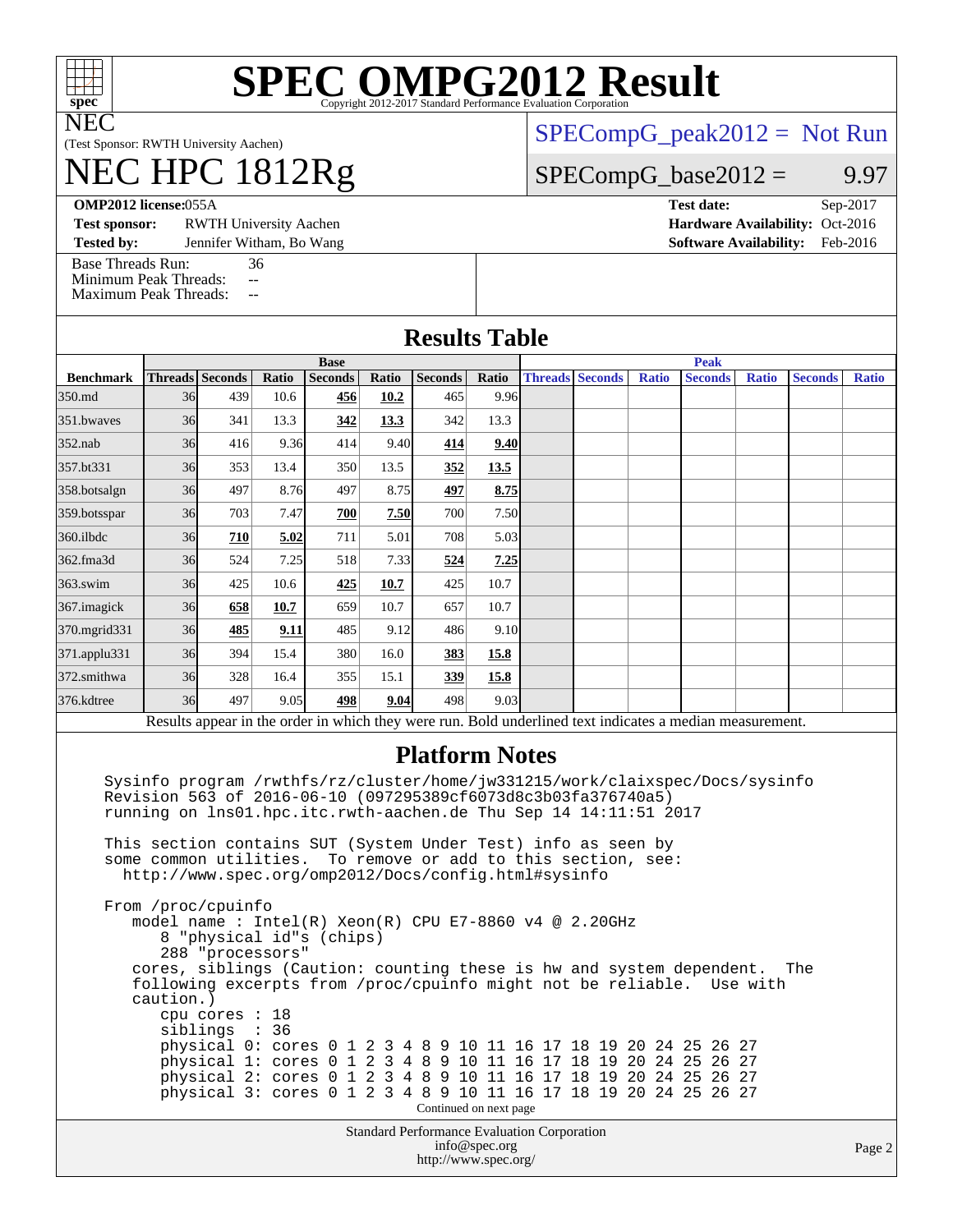

## **[SPEC OMPG2012 Result](http://www.spec.org/auto/omp2012/Docs/result-fields.html#SPECOMPG2012Result)**

NEC

#### (Test Sponsor: RWTH University Aachen) NEC HPC 1812Rg

 $SPECompG_peak2012 = Not Run$  $SPECompG_peak2012 = Not Run$ 

 $SPECompG_base2012 = 9.97$  $SPECompG_base2012 = 9.97$ 

**[OMP2012 license:](http://www.spec.org/auto/omp2012/Docs/result-fields.html#OMP2012license)**055A **[Test date:](http://www.spec.org/auto/omp2012/Docs/result-fields.html#Testdate)** Sep-2017

**[Test sponsor:](http://www.spec.org/auto/omp2012/Docs/result-fields.html#Testsponsor)** RWTH University Aachen **[Hardware Availability:](http://www.spec.org/auto/omp2012/Docs/result-fields.html#HardwareAvailability)** Oct-2016 **[Tested by:](http://www.spec.org/auto/omp2012/Docs/result-fields.html#Testedby)** Jennifer Witham, Bo Wang **[Software Availability:](http://www.spec.org/auto/omp2012/Docs/result-fields.html#SoftwareAvailability)** Feb-2016

#### **[Platform Notes \(Continued\)](http://www.spec.org/auto/omp2012/Docs/result-fields.html#PlatformNotes)**

 physical 4: cores 0 1 2 3 4 8 9 10 11 16 17 18 19 20 24 25 26 27 physical 5: cores 0 1 2 3 4 8 9 10 11 16 17 18 19 20 24 25 26 27 physical 6: cores 0 1 2 3 4 8 9 10 11 16 17 18 19 20 24 25 26 27 physical 7: cores 0 1 2 3 4 8 9 10 11 16 17 18 19 20 24 25 26 27 cache size : 46080 KB From /proc/meminfo MemTotal: 1056480792 kB HugePages\_Total: 0<br>Hugepagesize: 2048 kB Hugepagesize: /usr/bin/lsb\_release -d CentOS Linux release 7.3.1611 (Core) From /etc/\*release\* /etc/\*version\* centos-release: CentOS Linux release 7.3.1611 (Core) centos-release-upstream: Derived from Red Hat Enterprise Linux 7.3 (Source) os-release: NAME="CentOS Linux" VERSION="7 (Core)" ID="centos" ID\_LIKE="rhel fedora" VERSION\_ID="7" PRETTY\_NAME="CentOS Linux 7 (Core)" ANSI\_COLOR="0;31" CPE\_NAME="cpe:/o:centos:centos:7" redhat-release: CentOS Linux release 7.3.1611 (Core) system-release: CentOS Linux release 7.3.1611 (Core) system-release-cpe: cpe:/o:centos:centos:7 uname -a: Linux lns01.hpc.itc.rwth-aachen.de 3.10.0-514.26.2.el7.x86\_64 #1 SMP Tue Jul 4 15:04:05 UTC 2017 x86\_64 x86\_64 x86\_64 GNU/Linux run-level 3 Aug 7 19:49 SPEC is set to: /rwthfs/rz/cluster/home/jw331215/work/claixspec<br>Filesystem 1998 Type Size Used Avail Use% Mounted on isi.isi.hpc.itc.rwth-aachen.de:/home/jw331215 nfs 150G 65G 86G 43% /rwthfs/rz/cluster/home/jw331215 Additional information from dmidecode: Warning: Use caution when you interpret this section. The 'dmidecode' program reads system data which is "intended to allow hardware to be accurately determined", but the intent may not be met, as there are frequent changes to hardware, firmware, and the "DMTF SMBIOS" standard. (End of data from sysinfo program)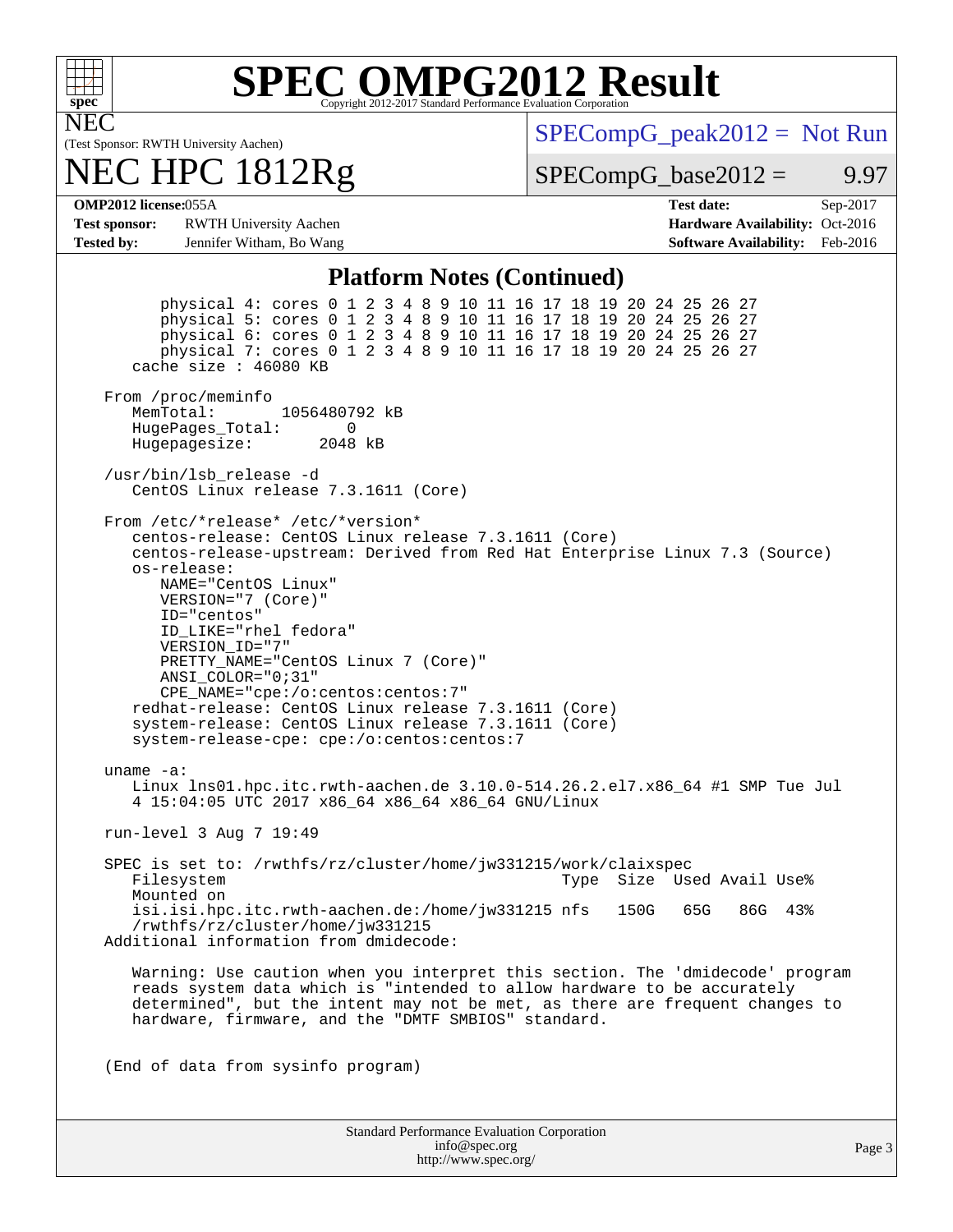

NEC

# **[SPEC OMPG2012 Result](http://www.spec.org/auto/omp2012/Docs/result-fields.html#SPECOMPG2012Result)**

(Test Sponsor: RWTH University Aachen)

## 1812Rg

 $SPECompG_peak2012 = Not Run$  $SPECompG_peak2012 = Not Run$ 

 $SPECompG_base2012 = 9.97$  $SPECompG_base2012 = 9.97$ 

**[Test sponsor:](http://www.spec.org/auto/omp2012/Docs/result-fields.html#Testsponsor)** RWTH University Aachen **[Hardware Availability:](http://www.spec.org/auto/omp2012/Docs/result-fields.html#HardwareAvailability)** Oct-2016 **[Tested by:](http://www.spec.org/auto/omp2012/Docs/result-fields.html#Testedby)** Jennifer Witham, Bo Wang **[Software Availability:](http://www.spec.org/auto/omp2012/Docs/result-fields.html#SoftwareAvailability)** Feb-2016

**[OMP2012 license:](http://www.spec.org/auto/omp2012/Docs/result-fields.html#OMP2012license)**055A **[Test date:](http://www.spec.org/auto/omp2012/Docs/result-fields.html#Testdate)** Sep-2017

#### **[General Notes](http://www.spec.org/auto/omp2012/Docs/result-fields.html#GeneralNotes)**

 BIOS settings: Intel Hyper-Threading Technology (SMT): Enabled Intel Turbo Boost Technology (Turbo) : Enabled ENV\_OMP\_SCHEDULE=static ENV\_KMP\_BLOCKTIME=200 ENV\_KMP\_STACKSIZE=8192M ENV\_OMP\_DYNAMIC=FALSE

### **[Base Compiler Invocation](http://www.spec.org/auto/omp2012/Docs/result-fields.html#BaseCompilerInvocation)**

[C benchmarks](http://www.spec.org/auto/omp2012/Docs/result-fields.html#Cbenchmarks): [icc](http://www.spec.org/omp2012/results/res2017q4/omp2012-20170927-00127.flags.html#user_CCbase_intel_icc_a87c68a857bc5ec5362391a49d3a37a6)

[C++ benchmarks:](http://www.spec.org/auto/omp2012/Docs/result-fields.html#CXXbenchmarks) [icpc](http://www.spec.org/omp2012/results/res2017q4/omp2012-20170927-00127.flags.html#user_CXXbase_intel_icpc_2d899f8d163502b12eb4a60069f80c1c)

[Fortran benchmarks](http://www.spec.org/auto/omp2012/Docs/result-fields.html#Fortranbenchmarks): [ifort](http://www.spec.org/omp2012/results/res2017q4/omp2012-20170927-00127.flags.html#user_FCbase_intel_ifort_8a5e5e06b19a251bdeaf8fdab5d62f20)

### **[Base Portability Flags](http://www.spec.org/auto/omp2012/Docs/result-fields.html#BasePortabilityFlags)**

 350.md: [-free](http://www.spec.org/omp2012/results/res2017q4/omp2012-20170927-00127.flags.html#user_baseFPORTABILITY350_md_f-FR_e51be0673775d2012b3310fa5323f530) 357.bt331: [-mcmodel=medium](http://www.spec.org/omp2012/results/res2017q4/omp2012-20170927-00127.flags.html#user_baseFPORTABILITY357_bt331_f-mcmodel_3a41622424bdd074c4f0f2d2f224c7e5) 363.swim: [-mcmodel=medium](http://www.spec.org/omp2012/results/res2017q4/omp2012-20170927-00127.flags.html#user_baseFPORTABILITY363_swim_f-mcmodel_3a41622424bdd074c4f0f2d2f224c7e5) 367.imagick: [-std=c99](http://www.spec.org/omp2012/results/res2017q4/omp2012-20170927-00127.flags.html#user_baseCPORTABILITY367_imagick_f-std_2ec6533b6e06f1c4a6c9b78d9e9cde24)

### **[Base Optimization Flags](http://www.spec.org/auto/omp2012/Docs/result-fields.html#BaseOptimizationFlags)**

[C benchmarks](http://www.spec.org/auto/omp2012/Docs/result-fields.html#Cbenchmarks): [-O3](http://www.spec.org/omp2012/results/res2017q4/omp2012-20170927-00127.flags.html#user_CCbase_f-O3) [-openmp](http://www.spec.org/omp2012/results/res2017q4/omp2012-20170927-00127.flags.html#user_CCbase_f-openmp) [-ipo](http://www.spec.org/omp2012/results/res2017q4/omp2012-20170927-00127.flags.html#user_CCbase_f-ipo_84062ab53814f613187d02344b8f49a7) [-xCORE-AVX2](http://www.spec.org/omp2012/results/res2017q4/omp2012-20170927-00127.flags.html#user_CCbase_f-xCORE-AVX2) [-ansi-alias](http://www.spec.org/omp2012/results/res2017q4/omp2012-20170927-00127.flags.html#user_CCbase_f-ansi-alias)

[C++ benchmarks:](http://www.spec.org/auto/omp2012/Docs/result-fields.html#CXXbenchmarks) [-O3](http://www.spec.org/omp2012/results/res2017q4/omp2012-20170927-00127.flags.html#user_CXXbase_f-O3) [-openmp](http://www.spec.org/omp2012/results/res2017q4/omp2012-20170927-00127.flags.html#user_CXXbase_f-openmp) [-ipo](http://www.spec.org/omp2012/results/res2017q4/omp2012-20170927-00127.flags.html#user_CXXbase_f-ipo_84062ab53814f613187d02344b8f49a7) [-xCORE-AVX2](http://www.spec.org/omp2012/results/res2017q4/omp2012-20170927-00127.flags.html#user_CXXbase_f-xCORE-AVX2) [-ansi-alias](http://www.spec.org/omp2012/results/res2017q4/omp2012-20170927-00127.flags.html#user_CXXbase_f-ansi-alias)

[Fortran benchmarks](http://www.spec.org/auto/omp2012/Docs/result-fields.html#Fortranbenchmarks):

[-O3](http://www.spec.org/omp2012/results/res2017q4/omp2012-20170927-00127.flags.html#user_FCbase_f-O3) [-openmp](http://www.spec.org/omp2012/results/res2017q4/omp2012-20170927-00127.flags.html#user_FCbase_f-openmp) [-ipo](http://www.spec.org/omp2012/results/res2017q4/omp2012-20170927-00127.flags.html#user_FCbase_f-ipo_84062ab53814f613187d02344b8f49a7) [-xCORE-AVX2](http://www.spec.org/omp2012/results/res2017q4/omp2012-20170927-00127.flags.html#user_FCbase_f-xCORE-AVX2) [-align all](http://www.spec.org/omp2012/results/res2017q4/omp2012-20170927-00127.flags.html#user_FCbase_f-align_1ebfa66158b49aff21b037afc4046011)

The flags file that was used to format this result can be browsed at <http://www.spec.org/omp2012/flags/Intel-linux64.html>

You can also download the XML flags source by saving the following link: <http://www.spec.org/omp2012/flags/Intel-linux64.xml>

> Standard Performance Evaluation Corporation [info@spec.org](mailto:info@spec.org) <http://www.spec.org/>